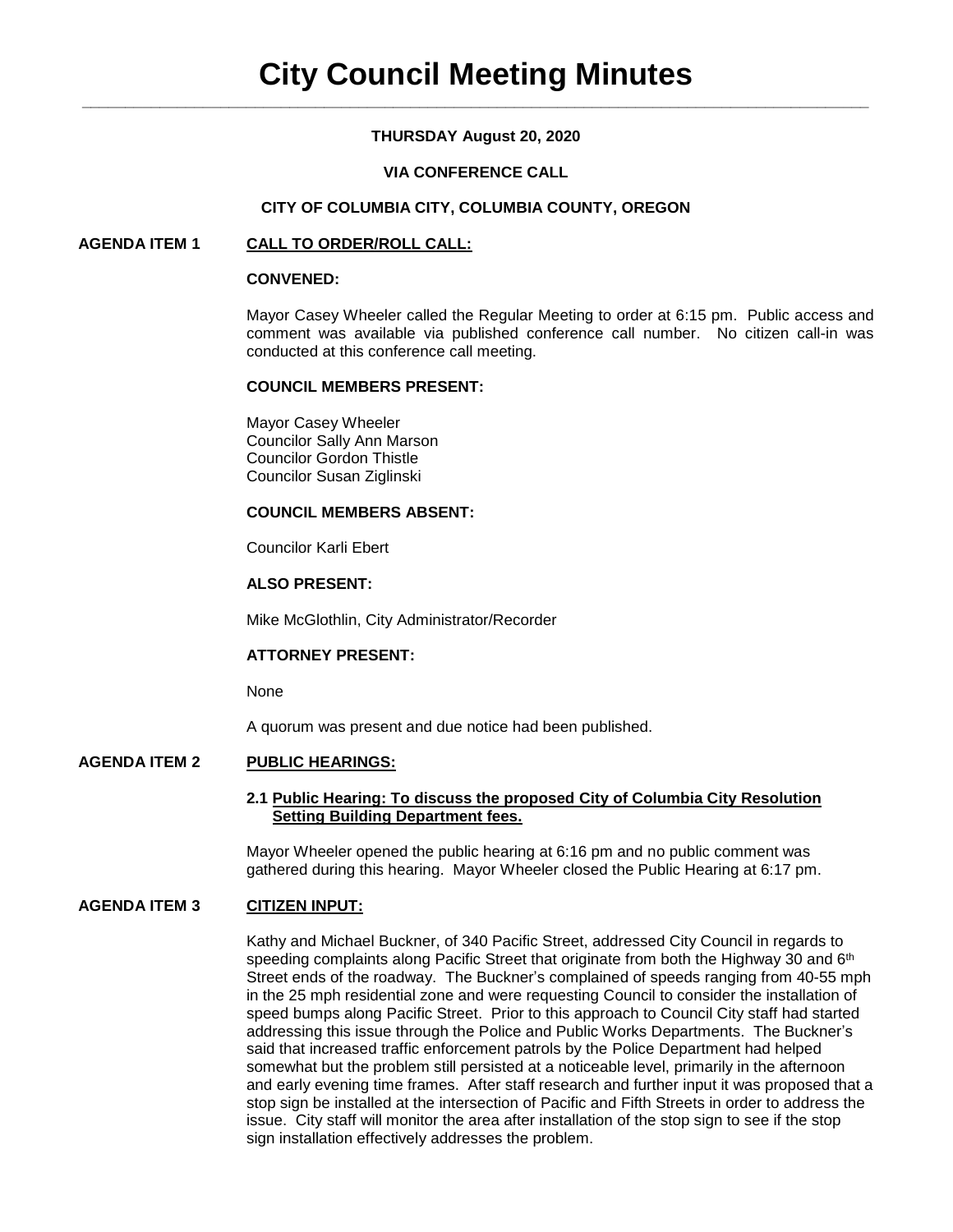Sophie Martinson, of 1945 The Strand, addressed City Council in regards to a community based project that she desired to start within Columbia City. The goal of the "Have Heart" community project is intended to create safe, healthy, caring communities while encouraging people to explore the City's parks and to exercise. It would entail interested citizens picking up a map from either City Hall or the Library, explore the locations on the map and document the visit by noting the number of painted hearts located at each stop, then turning the map into the Library in order to receive a care package. The care package contents would include: a mask, hand sanitizer, and snack items. At the conclusion of the presentation the City Council expressed their support of the proposed program.

## **AGENDA ITEM 4 COUNCIL REPORTS:** None

## **AGENDA ITEM 5 STAFF REPORTS:**

**5.1 Activity Report from the Public Works Superintendent:** A written report from Public Works Superintendent Micah Rogers was submitted for the previous month's activities.

**5.2 Activity Report from the Police Operations Sergeant:** A written report from Police Operations Sergeant Jerry Bartolomucci was submitted for the previous month's activities.

### **AGENDA ITEM 6 CONSENT AGENDA**

- **6.1 Bills paid with check numbers 32637 through 32687 during the month of July, 2020.**
- **6.2 Financial Report for the month ending July 31, 2020.**
- **6.3 Minutes of the July 16, 2020 Regular City Council Meeting.**

CARRIED UNANIMOUSLY BY ROLL CALL VOTE TO APPROVE THE CONSENT AGENDA.

### **AGENDA ITEM 7 UNFINISHED BUSINESS:**

**7.1 Second Reading of Council Bill 20-903: An Ordinance Vacating a portion of "K" Street, off Fourth Street and north of "L" Street; the Area in between Lot 1 and 2 of Block 52 and Lot 3, 4, 5, and 6 of Block 53, Columbia City.**

THE CITY COUNCIL CONDUCTED THE SECOND READING OF COUNCIL BILL 20-903. MOVED (MARSON), SECONDED (THISTLE), AND APPROVED UNANIMOUSLY TO APPROVE COUNCIL BILL 20-903.

### **AGENDA ITEM 8 NEW BUSINESS:**

## **8.1 Council Bill 20-904: A Resolution of the City of Columbia City Setting Building Department Fees.**

MOVED (MARSON), SECONDED (THISTLE), AND APPROVED UNANIMOUSLY TO APPROVE COUNCIL BILL 20-904.

### **8.2 Review, discussion, and pending approval pursuant to grant and loan funding for the City's Waterline and Reservoir Project; Amendment Request No. 4 for Additional Engineering Services.**

MOVED (THISTLE), SECONDED (ZIGLINSKI), AND APPROVED UNANIMOUSLY TO APPROVE AMENDMENT NO. 4 AS SUBMITTED BY CITY ENGINEER ROB PEACOCK, OF KENNEDY JENKS, CONTINGENT UPON RECIPT OF GRANT AND LOAN FUNDING.